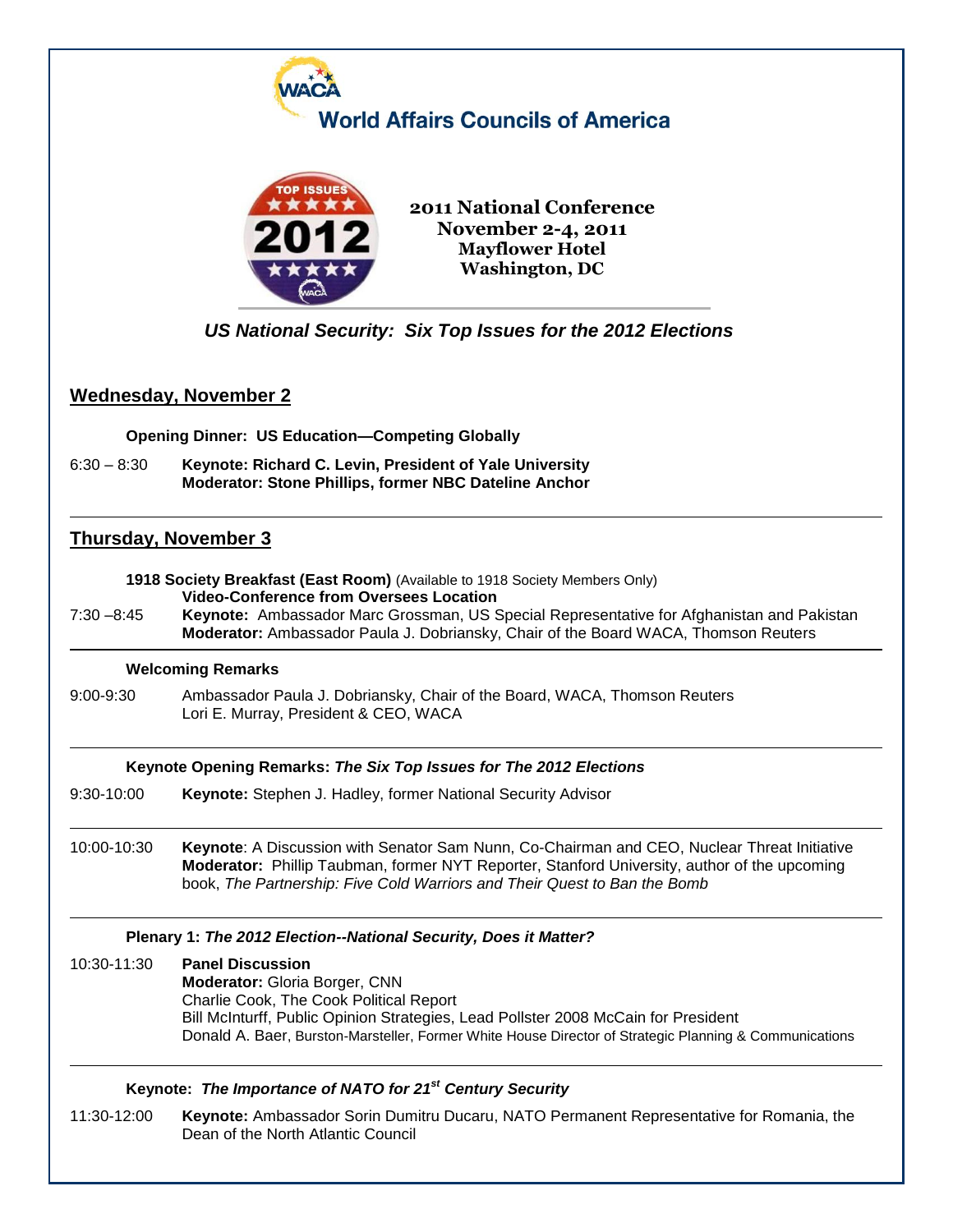

*Plenary 2: Afghanistan/Pakistan*

12:00-1:30 **Keynote Luncheon:** *Is There an Endgame?* **Moderator:** Fred Hiatt, Editorial Page Editor, The Washington Post Ambassador Wendy Chamberlin, former US Ambassador to Pakistan General Michael Hayden, former Director CIA, NSA Ambassador Ronald Neumann, former US Ambassador to Afghanistan

### **Plenary 3:** *US Economic Competitiveness*

2:00-3:00 **Panel Discussion:** *D2 T2 (Deficits/Debt/Taxes/Trade) What Needs to be Done?* **Moderator:** Alan Murray, WSJ Jared Bernstein, former Chief Economist to Vice President Biden Donald Kohn, former Vice Chair of the Federal Reserve Lawrence B. Lindsey, former Director National Economic Council Deborah L. Wince-Smith, Council on Competiveness

### **Plenary 4:** *US Energy Policy*

- 3:00-3:30 **Keynote Discussion:** *The Future of Energy* Doug Foshee, Chairman, President & CEO El Paso Corp. **Moderator:** Jason Grumet, Bipartisan Policy Center
- 3:30-4:30 **Panel Discussion:** *Confronting A Challenging Future* **Moderator:** Jason Grumet, Bipartisan Policy Center Jim Burkhard, IHS CERA James D. Marston, Environmental Defense Fund Senator Byron Dorgan, (D-ND 1992-2011) Arent Fox LLP

## **Embassy Receptions:**

5:30-8:00 France, Taiwan, Indonesia, Turkey

## **Friday, November 4**

#### **International Business & Trade Breakfast**

7:30-8:45 *A Conversation with Ambassador Beazley: Setting the Stage for APEC and the East Asia Summit* (Prepaid guests only)

> Ambassador Kim Christian Beazley, Australia **Moderator:** Edward Alden, CFR, former FT bureau chief

#### **Welcoming Remarks**

8:45-9:00 Lori E. Murray, President & CEO, WACA Ambassador Paula J. Dobriansky, Chair of the Board, WACA, Thomson Reuters

### **Keynote Opening Remarks:** *US Foreign Policy Trend Lines- Looking Ahead*

9:00-9:30 **Keynote**: William J. Burns, Deputy Secretary of State